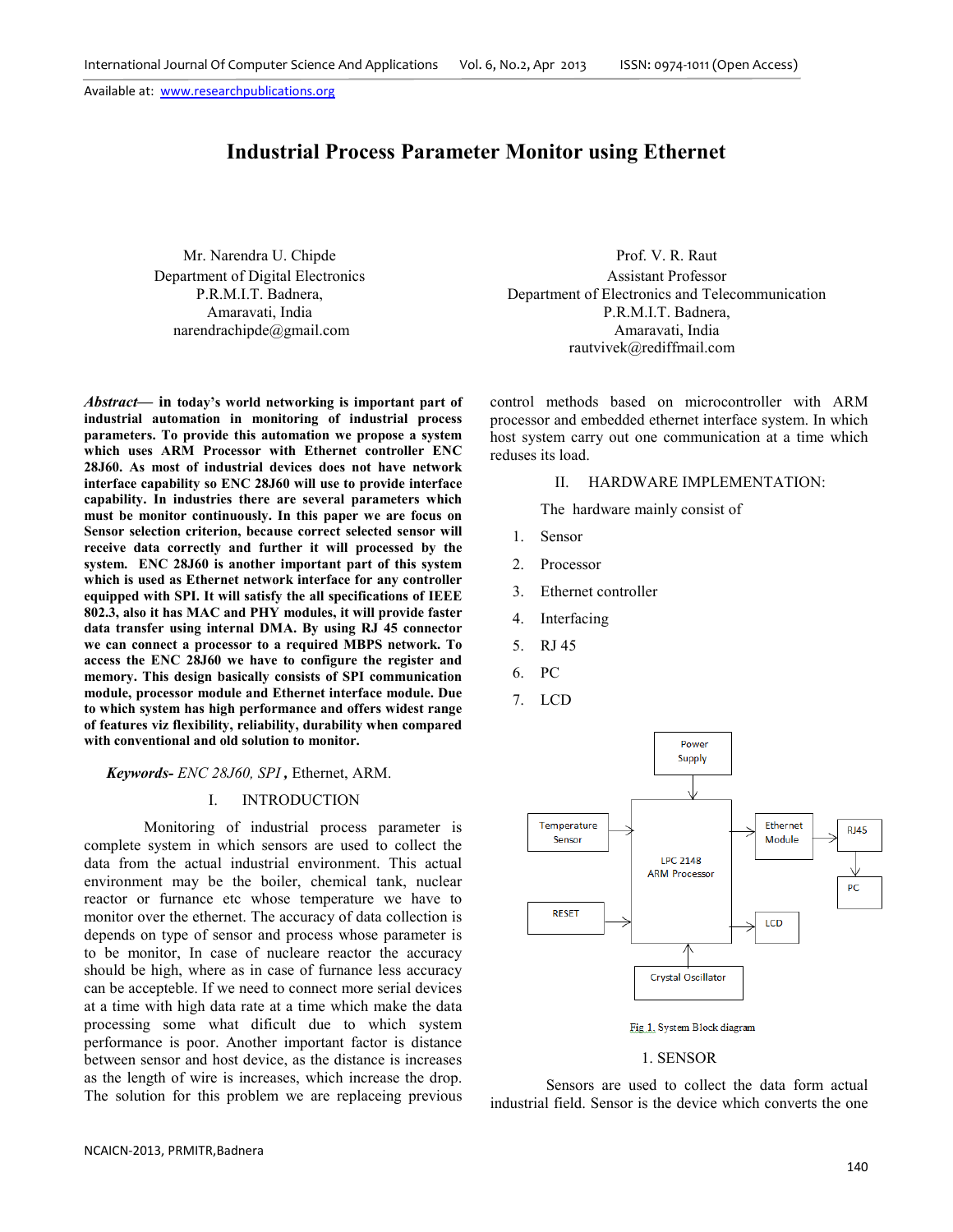form of energy in to another form. It is used to sense verious parameters like Teperature, Pressure, Force, Flow, Light etc. Sensor are classified in to different types depending on there working or changing parameter with referance to measured variable.

-Sensor whose resistance is changes with measured variable.

-Sensor which produces voltage with measured variable.

-Sensor whose electrical output is changes with measured

variable.

-Thermister for measurment of temprature.

-Photoresister for light measurment.

-Strain guage for mechanical strain measurment.

*1.1 Sensor selection parameters:* To select the sensor for the measurment of perticular variable we have to consider its several parameters.

*1.1.1 Maximum operating temperature:* is the maximum body temperature at which the thermistor will operate for an extended period of time with acceptable stability of its characteristics. This temperature is the result of internal or external heating, or both, and should not exceed themaximum value specified. *1.1.2 Maximum power rating:* maximum power rating of a thermistor is the maximum power which a thermistor will dissipate for an extended period of time with acceptable stability of its characteristics.

*1.13 .Dissipation constant:* It is the ratio, (in milliwatts per degree C) at a specified ambient temperature, of a change in power dissipation in a thermistor to the resultant body temperature change.

*1.1.4 Thermal time constant:* It is the time required for a Sensor to change 63.2% of the total difference between its initial and final body temperature when subjected to a step function

*1.1.5 Resistance-temperature characteristic:* It is the relationship between the zero-power resistance of a Sensor and its body temperature.

*1.1.6 Temperature-wattage characteristic:* It is the relationship at a specified ambient temperature between the Sensor temperature and the applied steady state wattage.

*1.1.7 Current-time characteristic:* It is the relationship at a specified ambient temperature between the current through a Sensor and time, upon application or interruption of voltage to it.

*1.1.8 Stability:* It is the ability of a Sensor to retain specified characteristics after being subjected to designated environmental or electrical test conditions.

**1.1.9** *Interchangeability*: It refers to how closely a sensing element follows its nominal resistance versus temperature curve.

*1.1.10 Repeatability*: The degrees to which two successive readings of a temperature sensor agree refer to its "repeatability". That is, a sensors ability to repeat the same behavior under the same conditions for any given temperature, even though it has been used and exposed to different temperatures, refers to its repeatability (e.g. its ability to remain stable over many heating and cooling cycles).

*1.1.11 Corrosion and Contamination:* Corrosion is the process by which the metal element wire converts from its pure form to a more complex compound or metal oxide, which will tend to increase the resistance of the pure metal. As the corrosion works through the surface of the metal, it reduces the cross-sectional area of the conductor raising the resistance of the element independent of any temperature change. This makes the choice of a noble metal like platinum an important one for helping to inhibit corrosion.

*1.1.12 Shock and Vibration:* Prolonged mechanical shock and vibration can alter RTD readings and even drive intermittent or complete failure. These effects are additional contributors to sensor drift and reduced stability in RTD measurement systems. Most industrial RTD elements are fully supported by a bobbin and packing material that stands up well to extreme shock and vibration.

*1.1.13 Insulation Resistance:* If the sensing elements and leads are not completely insulated from the case or sheath of the RTD, then the case can form a parallel resistance path or shunt across the element that will lower its apparent reading. Most industrial RTD elements will have insulation resistances on the order of  $100M\Omega$  or more, making this error contribution negligible.

*1.1.14Lead Wire Resistance:* RTDs generally use copper leads bonded to the platinum element. These leads normally connect close to the element and close to each other (so that both junctions will be at same temperature), in order to prevent Seebeck voltages from also affecting the measurement. However, the resistance of the copper leads can still negatively affect the measurement, in particular where the RTD element is a long distance from the measuring instrument, or where a two wire RTD sensor is used.

*1.1.15 Self Heating:* Heat energy is generated while applying current to excite the RTD element in order to measure its signal.

*1.1.16 Response Time or Time Constant:* The time constant of an RTD refers to the speed with which its element changes resistance in response to a change in contact temperature.

# 1.2 SENSOR TYPES

The main temperature sensors are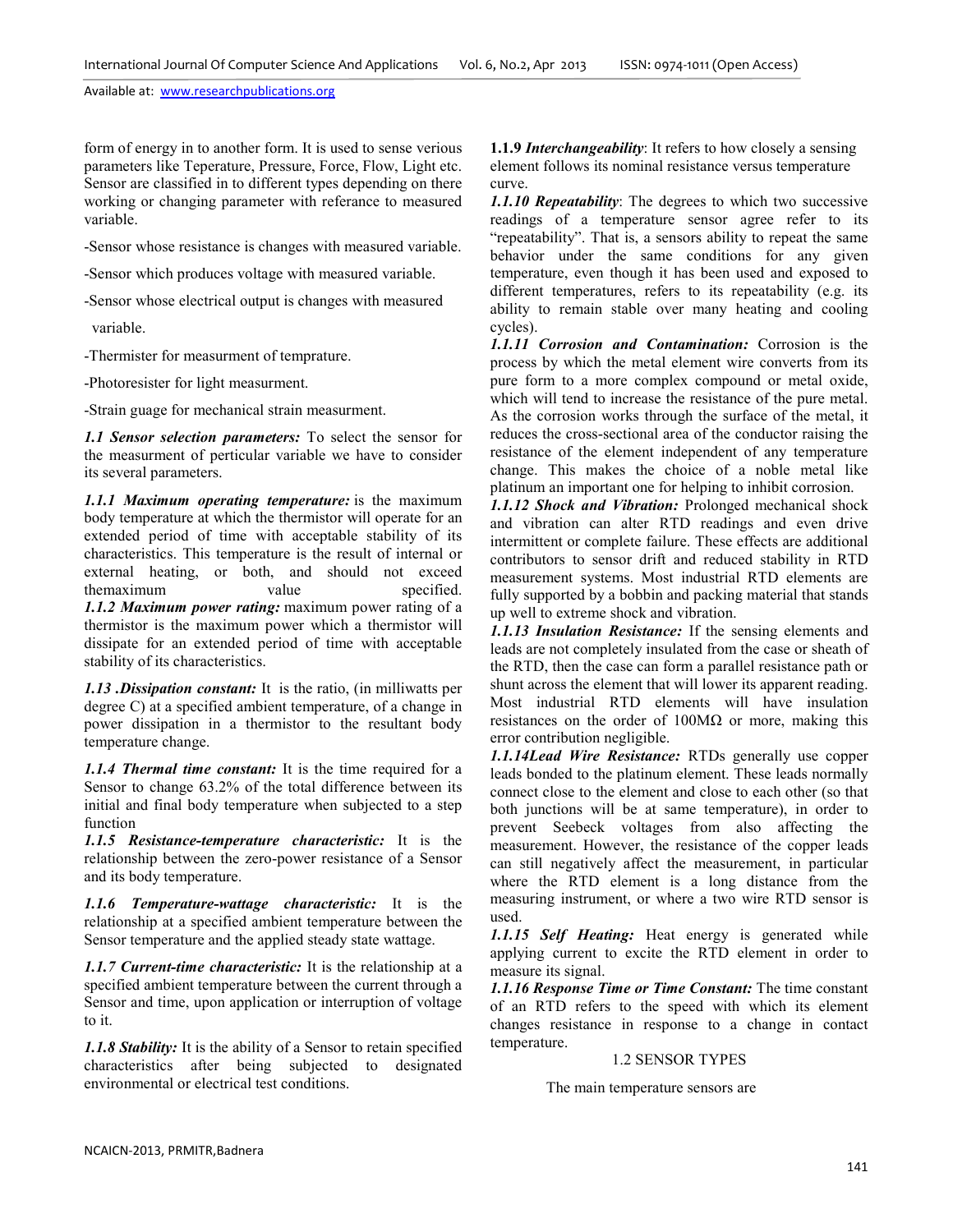1.2.1 Thermister.

1.2.2 RTD.

1.2.3 Thermocouple.

*1.2.1 Thermister:* It is nothing but the temperature dependant resister. In which the resistance of sensor is changes in predictive way with change in temperture . It classified in two broad categories

*NTC:* In which resistance of sensor is decreases with

increase in temperature.

*PTC:* In which resistance of sensor is increase with increase

in temperature.

 So in short thermister is thermaly sensitive resister that exhibits a change in electrical resistance with change in temperature. This change in resistance is measured by passing dc current through it and measuring drop across it.

## 1.2.2 RESISTANCE TEMPRATURE DETECTOR (RTD)

 It's resistance is linearly increases with increase with increase in in temperature. It is available in 2-wire, 3 wire and 4- wire. A 2- wire RTD in which signal is affected by the distance between sensor and host system. Where as in other two losses are compensated. RTD is metal base temperature sensor, as we know that metal resiatance is will increase with increase in temperature. That's why RTD can be manufactured from different metal to satisfy the different requirment of temperature ranges to be measured. One of the important parameter of RTD is temperature coefficient of resistance.

$$
TCR = \frac{\left[\frac{Resistance\ at\ 100^{\circ}\text{C} - Resistance\ at\ 0^{\circ}\text{C}}{100}\right]}{Resistance\ at\ 0^{\circ}\text{C}} - - -1
$$

So sensors made from different metal having its own advantages and disadvantages, Copper has the most linear change in resistance for a given temperature change. But coppers low resistance makes it difficult to measure small changes in temperature.

 Nickel is not a very stable material its resistance is varies from band to band of temperature. But its advantage is that it is much less expensive than Platinum but the process which are used to stabilize the nickel are makes it expensive than Platinum.

 Platinum has reasonably high resistance and good temperature Coefficient and mostly it does not react with contaminant gases in air and extremely stable from band to band temperature variation.

#### 1.2.3 THERMOCOUPLE

It having two dissimilar metal wires joined at hot junction, as temperature varies a signal is measured at cold

junction. It is available in J-type and K-type Thermocouple. Its advantages are Low cost, small size, wider temperature range and having faster response time than RTD, but its disadvantages are it is less linear and less accurate than RTD and sensitive to electrical noise.

Following table shows the comparison between all temperature sensors which helps to select the particular

| <b>Attribute</b>         | Thermocouple                         | <b>RTD</b>                                         | <b>Thermistor</b>                                     |
|--------------------------|--------------------------------------|----------------------------------------------------|-------------------------------------------------------|
| Cost                     | Low                                  | High                                               | Low                                                   |
| Temperature<br>Range     | Very wide<br>$-350$ °F<br>$+3200$ °F | Wide<br>$-400^{\circ}$ F<br>$+1200$ <sup>o</sup> F | Short to medium<br>$-100$ <sup>o</sup> F<br>$+500$ °F |
| Interchange<br>ability   | Good                                 | Excellent                                          | Poor to fair                                          |
| Long-term<br>Stability   | Poor to fair                         | Good                                               | Poor                                                  |
| Accuracy                 | Medium                               | High                                               | Medium                                                |
| Repeatability            | Poor to fair                         | Excellent                                          | Fair to good                                          |
| Sensitivity              | Low                                  | Medium                                             | Very high                                             |
| Response                 | Medium to fast                       | Medium                                             | Medium to fast                                        |
| Linearity                | Fair                                 | Good                                               | Poor                                                  |
| Self Heating             | No                                   | Very low<br>to low                                 | High                                                  |
| Point (end)<br>Sensitive | Excellent                            | Fair                                               | Good                                                  |
| Lead Effect              | High                                 | Medium                                             | Low                                                   |

sensor depending on designers requirement.[8]

**Table I: Comparison of Temperature sensors** 

#### 2.0 PROCESSER:

As a processer we are using LPC 2148 because of following features. It is 32 bit ARM 7 TDMI Processor with 40 KB of on chip flash, Static RAM, 512KB of on chip flash memory, It has In system programming/ In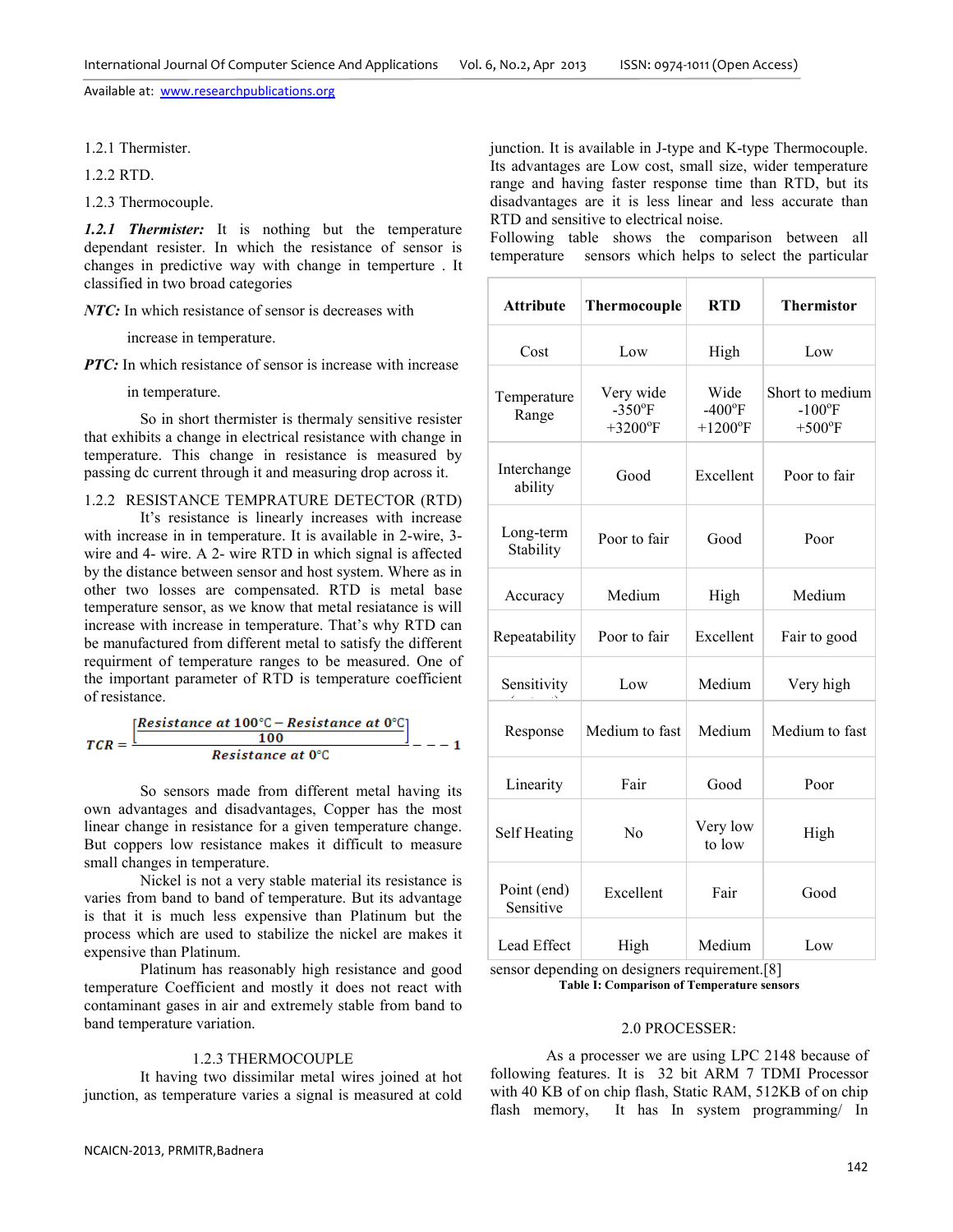Application Programming. Software 400ms of full chip erase and 256 bytes of programming in 1ms. For interfacing of sensor it has 10-bit ADC with 14 analog input and conversion time as low as 2.44µsec per channel. The conversion rate can be increase up to 400K samples per second By setting the ADC's serial registers. So most of the data processing is done by ADC, Due to which limited software is required for design other tasks. The LPC 2148 can communicate with serial communication through SPI and trasnmit the data to the host computer through ethernet interface . The ARM is the heart of the system as it has high speed of execution and powerfull information processing capability due to pipelined structure, Capability of multi parameter execution, Multi level moniroring. The RISC architecture and large memory space made us to choose this processor. The networking capability of ARM makes it suitable for wide veriety of networking appication.

 So analog data gathered from sensor are given to ADC of LPC 2148 where this data is processed and given to the PC and LCD for monotoring. So selection of proper sensor and smart processor will greatly optimize the system performance.[6]

## 3.0 ETHERNET CONTROLLER:

The concept of embedded ethernet is nothing but the microcontroller is able to communicate with the network. As now a day's microcontroller is widely used in the industrial field, as most of the devices used in industries are not able to transmit the data over the network. This system mainly consist of SPI communication module, Control module and ethernet module. Because of this ethernet module it is possible to monitor the parameters form longer distance.

 The ENC 28J60 is Ethernet controller which is designed to serve as an ethernet network interface for any controller equiped with SPI. It has an internal DMA module for fast data throughput and hardware assisted IP checksum calculations. It incorporates a number of packet filtering schemes to limit the number of incoming packets and provides a data rate of 10MBPS. The MAC module implements IEEE 802.3 compliant MAC logic. the PHY module encodes and decodes data obtained from the twisted pair interface. ENC 28J60 is microchip technology that introduces 28 pin stand alone ethernet controller. All other ethernet controllers available in market are more than 80 pins so 28 pins ENC 28J60 will provide good functionality and simplicity.[3]

*3.1 SPI interface:* It serves as a primary controller and act as communication channel between ENC28J60.

 *3.2 Control register:* Are used to control and monitor the ENC28J60.

*3.3 Dual port RAM buffer:* It acts as an arbiter to control the access to RAM buffer, when requirement is made from DMA to transmit and receive the blocks.

*3.4 Bus interface:* It interprets data and commands received via SPI

 *3.5 MAC module:* It implements IEEE 802.3 compliant MAC logic.

 *3.6 PHY module:* It encodes and decodes data obtained from the twisted pair.

The controller communicates with Ethernet controller via its ADC lines, to initialize the chip, Poll it for packet status and send/receive the data. [3, 13]

#### 4.0 INTERFACING

 Interfacing is use to provide proper communication between microcontroller and external device. This may be the parallel or serial communication.

# 4.1 SERIAL PERIPHERAL INTERFACE (SPI):

The serial communication is performed by means of two pins that are SI and SO as shown in Figure. SCLK provides clock synchronization and CS is the chip select. This communication technique can be implemented between processor and peripherals that have SPI interface. Serial Peripheral Interface Bus in which serial data communication is performed in master/slave mode. In which master device initiates the data frame. This is a full duplex mode of point to point communication. The serial clock, SCLK generated by the master device which is used by the slave. The SS is the Slave Select signal. It is required in active low state for the slave to have communication with master. This is a four wire communication as shown in Figure 2. The SDO or Serial Data Output signal send by the master and after receiving the clock pulse, the slave device responds back with SDI or Serial Data Input signal.



**Figure 2 Serial peripheral interface (SPI)**

When SPI protocol is used between the two devices, the Ethernet Controller generates the data frame and acts as the master while the Arm processor acts as the slave device. This communication mode is good if there is only a single master and slave device and suitable for high data rate and achieves a data speed of up to 10 Mbps. Simple hardware